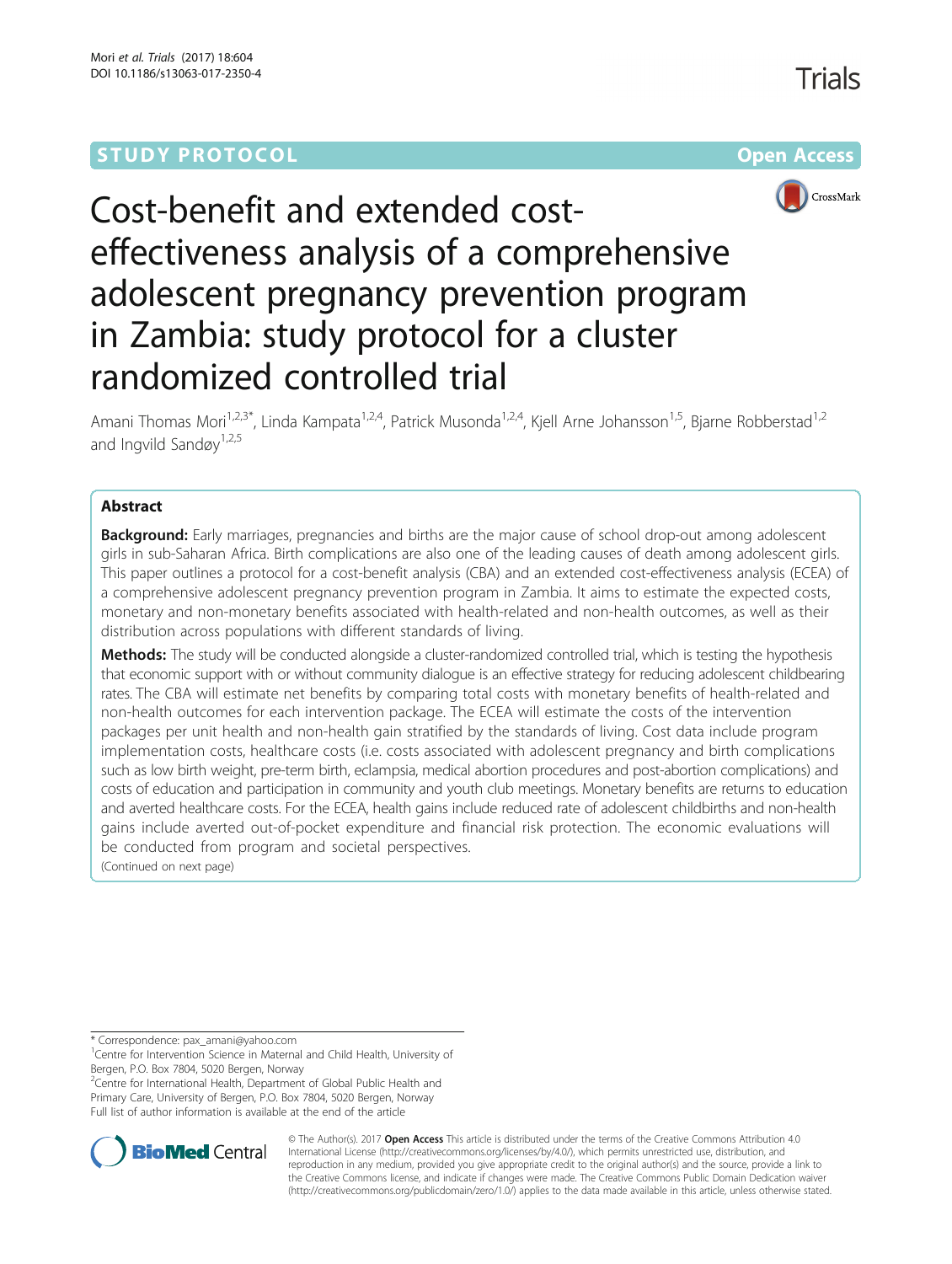# (Continued from previous page)

**Discussion:** While the planned intervention is both comprehensive and expensive, it has the potential to produce substantial short-term and long-term health and non-health benefits. These benefits should be considered seriously when evaluating whether such a program can justify the required investments in a setting with scarce resources. The economic evaluations outlined in this paper will generate valuable information that can be used to guide large-scale implementation of programs to address the problem of the high prevalence of adolescent childbirth and school drop-outs in similar settings.

Trial registration: ClinicalTrials.gov, NCT02709967. Registered on 2 March 2016. ISRCTN, ISRCTN12727868. Registered on 4 March 2016.

Keywords: Adolescent pregnancy, Early marriage, School drop-out, Cost-benefit analysis, Extended cost-effectiveness analysis, Cash transfer, Catastrophic health expenditure, Cluster randomized controlled trial

# Background

Globally, about 16 million girls aged 15 − 19 years, and 1 million aged less than 15 years, give birth every year [\[1](#page-9-0)]. In addition, it is estimated that around 2.0 − 4.4 million adolescent girls in developing countries undergo unsafe clandestine abortions to terminate unwanted pregnancies annually [[2\]](#page-9-0). The complications arising from pregnancy and early childbirth are the second leading cause of death among adolescent girls aged 15–19 years in low-income and middle-income countries [[1\]](#page-9-0) and the fourth cause of death for this age group globally [\[3\]](#page-9-0). The risks of preterm birth and low birth-weight are higher in adolescent mothers. These also result in higher morbidity and mortality risks for the child [[4, 5\]](#page-9-0). A recent study in rural Ethiopia has shown a nearly three times higher risk of death in infants born to mothers between 15 and 19 years old compared to those of mothers between 25 and 29 years [[6\]](#page-9-0). The risk of infant death remains higher even when compared to infants of mothers aged between 20 and 24 years [\[7](#page-9-0)].

More than 30% of young girls in low-income and middle-income countries get married before reaching the age of 18 and about 14% before the age of 15 years [[1\]](#page-9-0). First marriage or cohabitation is among the main causes of school drop-outs in developing countries [\[8](#page-9-0)]. At the same time, girls who drop out of school are more likely to engage in early sexual initiation [[9](#page-9-0)] or risky sexual behaviors, or marrying and becoming pregnant, than those who stay in school and attain higher education [\[8](#page-9-0), [10\]](#page-9-0). Adolescent girls in rural areas are more at risk of becoming pregnant than their urban counterparts. In Zambia, it is documented that about 36% and 20% of adolescent girls aged between 15 and 19 years in rural and urban areas have been involved in childbearing, respectively. Adolescent childbearing increases sharply from 5% among girls aged 15 years to 59% among those aged 19 years [[11](#page-9-0)]. Data from the Ministry of Education, Science, Vocational Training and Early Education in Zambia shows that on average there are over 15,000 pregnancies reported each year among schoolgirls, and

more than 80% of these pregnancies occur in rural areas [[12\]](#page-9-0).

Adolescent pregnancy is one of the greatest development challenges in low-income and middle-income countries because of its profound negative social and economic consequences. Pregnancy interrupts continuation of education, which has been shown to provide a foundation for human development [[9](#page-9-0)]. Education empowers women to have greater control of their lives, participate in decision-making processes, and helps them to improve the nutritional status and health of their children and families. Pregnancy and parenthood is usually a major shock to an unprepared dependent girl who may still be in school and ignorant of basic childcare skills. As a result, many are trapped in risky sexual relationships in an attempt to cope with economic hardships [[13\]](#page-9-0). Dropping out of school also reduces a girl's future earnings, since level of education is a key determinant of income [[14\]](#page-9-0). Therefore, delaying pregnancy to a more appropriate age has the potential to reduce undesirable and costly health, social and economic outcomes.

# Economic evaluations of adolescent pregnancy prevention programs

Economic evaluations inform resource allocation decisions by generating evidence about the optimal investment of scarce resources in one program or another, by comparing their costs and the potential returns for the investment. It is for this reason that economic evaluation is increasingly becoming an important criterion to inform policy and priority decisions within health systems and other sectors. A number of adolescent pregnancy prevention programs have been tested [\[15](#page-9-0), [16](#page-9-0)]. However, economic evaluations of these programs are scarce [[17, 18\]](#page-9-0), despite the fact that they require substantial investment for scale-up. In this study, we will conduct a cost-benefit analysis (CBA) to compare costs and benefits of two adolescent pregnancy prevention package programs in Zambia. CBA, unlike other types of economic evaluation, will enable us to compare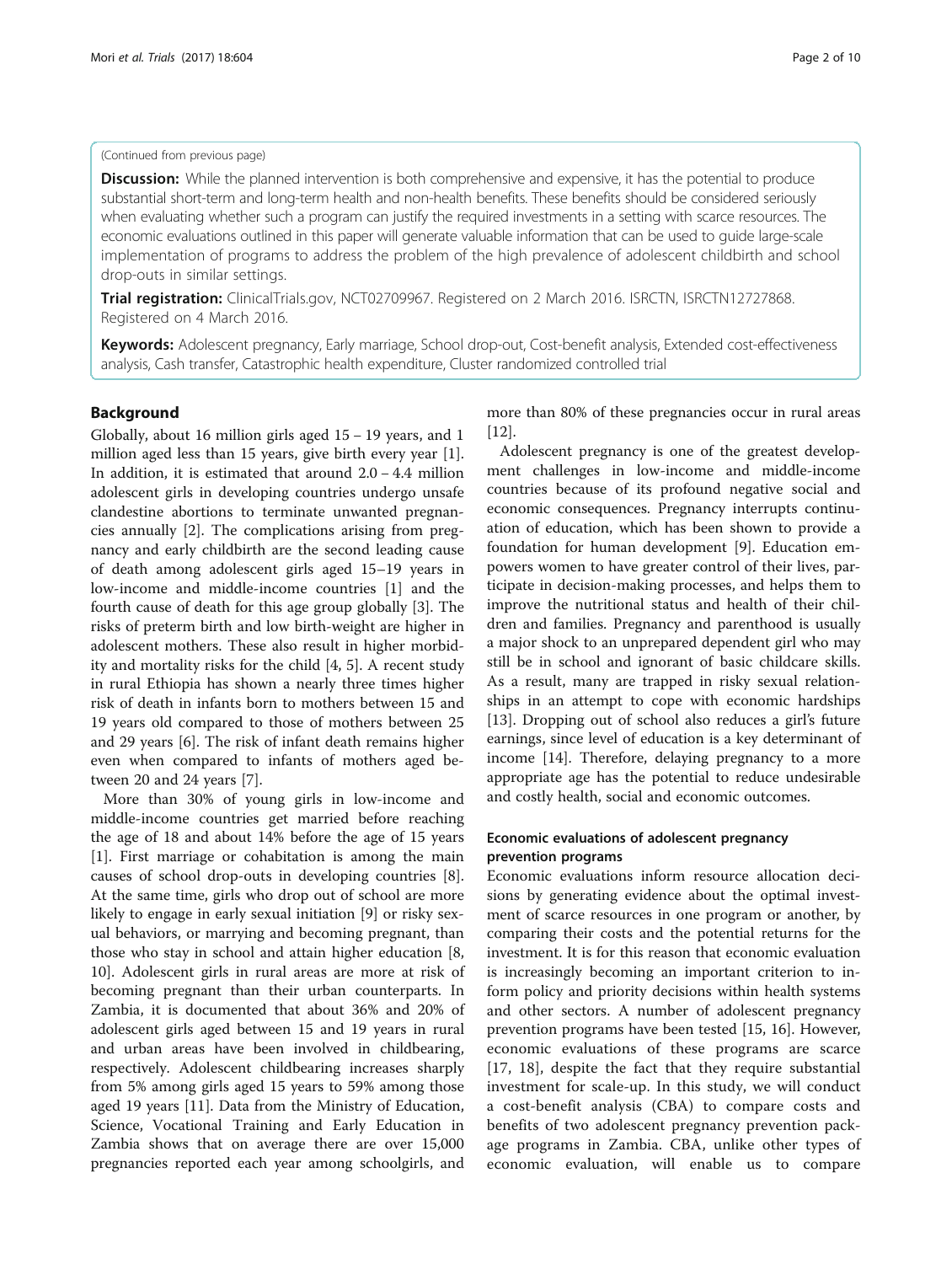benefits across policy sectors and to capture broad program benefits from reduced adolescent birth complications and increased school completion rates.

We will also conduct an extended cost-effectiveness analysis (ECEA) that builds on the standard cost-effectiveness analysis as a quantitative method for evaluating health policies, inter-sectoral policies and policy instruments that impact population health. ECEA takes into consideration the health and financial consequences of policies including the resulting distribution of financial risk protection from catastrophic health expenditure across socio-economic groups [\[19](#page-9-0)]. Maternal and childcare-induced catastrophic health expenditures are common in developing countries [[20](#page-9-0), [21](#page-9-0)], despite presence of policies that advocate for free services. It is likely that a program that reduces adolescent childbearing could also prevent the catastrophic health expenditures associated with birth complications. In Zambia, surveys have shown that about 10% of households experience catastrophic health expenditures for outpatient visits alone [\[22\]](#page-9-0). Catastrophic health expenditure associated with adolescent childbearing are more likely to occur among the poorest households and will push them into a downward spiral of greater impoverishment thereby worsening social inequity.

# Methods

A detailed description of the trial has been published elsewhere [\[23\]](#page-9-0). However, we provide here a brief summary, which we think is important for understanding the planned economic evaluations to be conducted alongside the trial. The Research Initiative to Support the Empowerment of Girls (RISE) study is a three-arm cluster randomized controlled trial (cRCT), which is currently being conducted in Zambia. The trial has two intervention arms, which consist of the economic support alone and the economic support combined with community dialogue. The third arm of the trial is the control. In the RISE study, a cluster represents the catchment area for a school offering education from grade 1 to 9. In Zambia, grades 1 to 7 and grades 8 to 9 are referred to as primary school and junior secondary school, respectively.

#### Study settings

The trial is being conducted in 12 districts in rural Zambia: Kalomo, Choma, Pemba, Monze, Mazabuka, Chikankata, Chisamba, Chibombo, Kabwe rural, Kapiri Mposhi, Mkushi and Luano. The districts were selected because they have medium school drop-out rates, and adolescent marriage and childbearing are common. Approximately 22% of girls in these districts have given birth by age 17 and 35% by age 18 years (Zambia Census of Population and Housing (ZCPH), 2010).

#### Description of intervention packages

The trial aims to compare the effectiveness of economic support with or without a corresponding community dialogue component, in reducing adolescent childbearing and in increasing grade 9 completion rates. The interventions were launched in September 2016 and will continue until November 2018, which is the time when the girls in the study are expected to complete grade 9 (Fig. 1). The interventions are being delivered by teachers and community health assistants (CHAs) or community health workers (CHWs). This will make the results realistic and relevant for any potential scale-up in Zambia or other similar contexts.

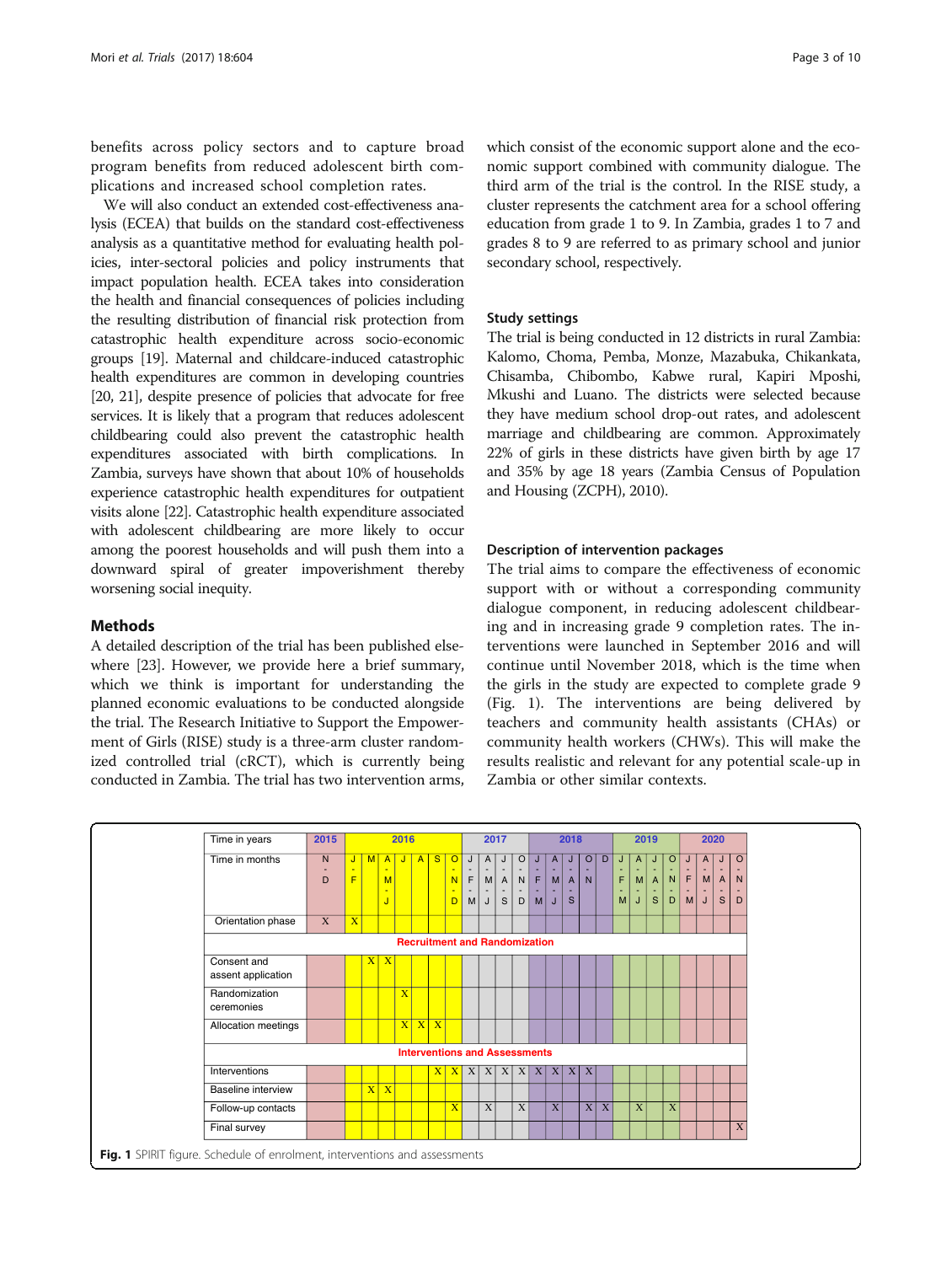#### Economic support arm

In the economic support arm, the girls receive cash transfers (CT) of Zambian Kwacha (ZMW) 30 (~3 USD)/month while their parents/guardians receive ZMW 350 (~35 USD)/year. The latter amount was estimated as being sufficient to cover the costs of school uniforms and shoes, a school bag, books and writing materials. In addition, school fees are paid for the girls who enroll in grades 8 and 9 (junior secondary). The combination of the annual grant to parents and payment of school fees essentially make schooling free of cost to the families. The monthly CT are intended to give the girls the opportunity to buy things they need for themselves (e.g. lotion) instead of relying on boyfriends. A committee consisting of a teacher and two parents from the Parent-Teacher Association (PTA) distributes the payments monthly. School fees are paid directly to the school where the girls are enrolled. There is no age limit for receiving the economic support for girls are attending school; however, this support will stop after the 18<sup>th</sup> birthday for girls who drop out of school.

#### Combined intervention arm

This arm combines the economic support with a community-oriented strategy. The latter involves: (1) community and parent meetings promoting supportive social norms around education for girls and postponement of early marriage and early childbearing; and (2) youth club meetings that are focused on increasing knowledge about sexual and reproductive health (SRH). It aims to change the beliefs and attitudes in the community that are related to education and marriage, and to provide information about the use of modern contraceptives among adolescent girls and boys who are either attending school or not. We expect that this strategy will delay sexual initiation and increase the use of modern contraceptives. It will reduce pregnancy among adolescent girls, and further reduce school drop-outs and delay the age of marriage as compared to providing economic support alone, and will thus also indirectly affect childbearing rates.

### Control arm

In the control arm, the girls are offered some writing materials (exercise books, pencils and pens) as incentives to encourage them to participate in the study. This package is not likely to be sufficient to have any substantial effect on the primary or secondary trial outcomes. They are also given ZMW 20  $({\sim}2$  USD) for each follow-up interview in which they participate as a token gesture to compensate them for their time. Apart from this, only standard school services and healthcare services are offered to the girls in the control clusters.

# Data collection

Data to be used in the economic evaluation will be collected alongside the main trial. Data on the status of school attendance, childbearing, birth complications and utilization of healthcare facilities are being collected by trained female research assistants through face-to-face follow-up interviews every 6 months. Cost data will be collected by the same research assistants after receiving training on the costing methodology and data collection tools. The data collection team is independent of the intervention delivery team, and the research assistants in the final interview round will be unaware of the intervention status of respondents.

# Measure of resource use and costs Program costs

Program costs will be based on a detailed inventory of all resources that are used in the RISE trial. This consists of the cash support given to the girls and their parents, school fees paid by the program, costs of delivering the interventions and organizing community and youth club meetings. Other costs include salaries and benefits paid to administrative and program staff, rent and utilities, maintenance, training and other miscellaneous expenses. Research-related costs including the costs of data collection will be excluded. Data will be retrieved from expenditure invoices and receipts from the account office.

#### Educational costs

In Zambia, about 60% of girls who reach grade 7 continue to grade 8 (junior secondary school) and about 42% progress from grade 9 to 10 (senior secondary school). Drop-out rates in girls have been shown to increase from 2.6% in grade 6 to 5.3% in grade 9, which is twice the rate in boys [[24\]](#page-9-0). Adolescent pregnancy is a major contributing factor for high attrition rates [\[12](#page-9-0)]. We expect that by reducing childbearing rates and removing the school fee barrier at junior secondary level, the program will eventually increase the number of students progressing from grade 7 to grade 8 i.e. from primary school to junior secondary school. We expect the program will also indirectly increase the transition from grade 9 to 10 i.e. junior secondary school to senior secondary school.

Shortage of classrooms is a major problem in Zambia that also hinders progress from primary to secondary school. Thus the number of places at secondary level is limited and students are often unnecessarily forced to repeat classes (and may eventually drop out of school because of frustrations), while some schools teach in shifts to accommodate all students [[25](#page-9-0)]. Therefore, the RISE program will most likely create a demand for more classrooms, increased employment of teachers and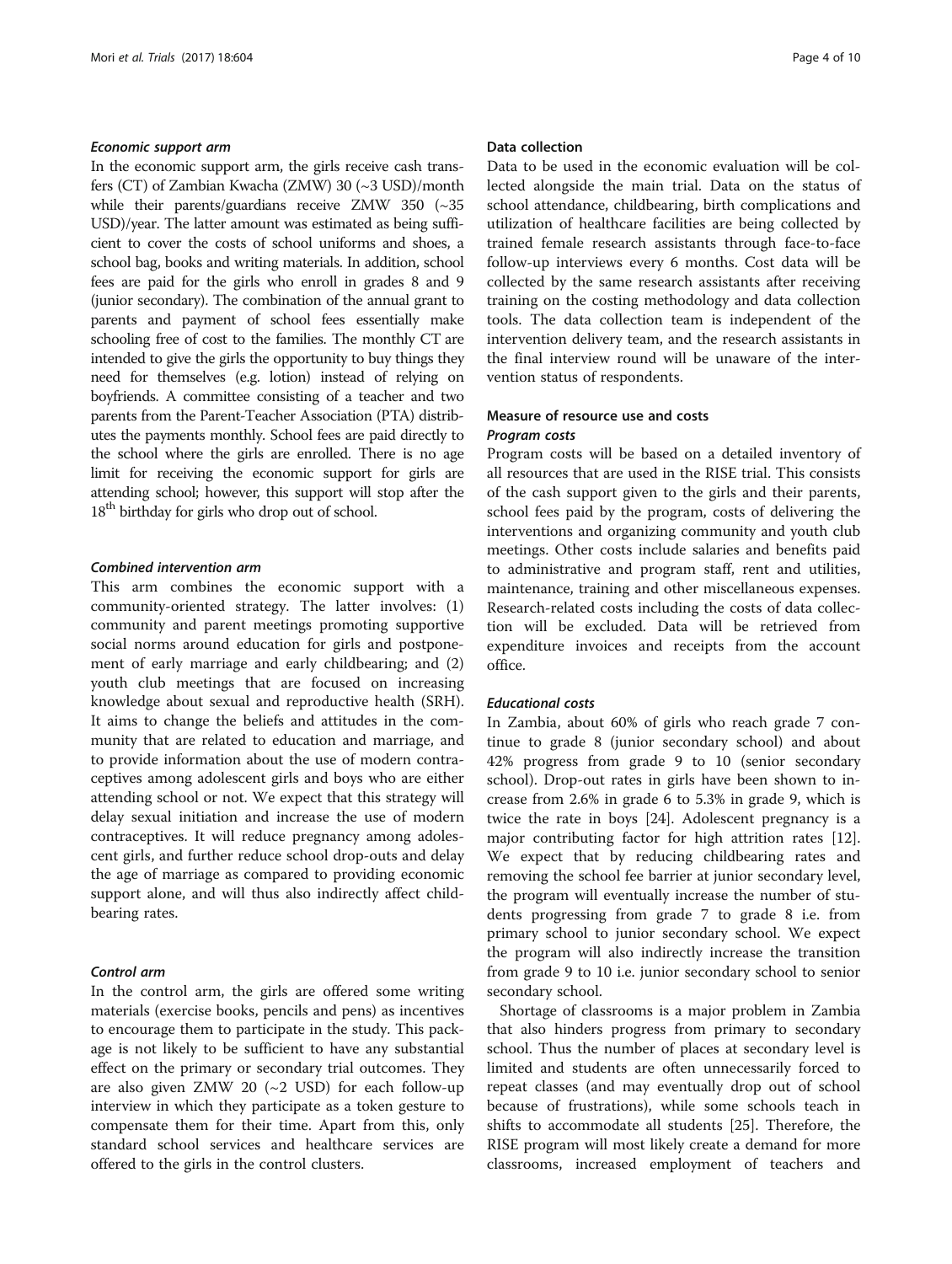additional teaching materials and furniture (such as chairs and tables etc.). We will conduct a costing study in a sample of four junior secondary schools to determine the unit cost of junior secondary education. Unit costs will help us to estimate the immediate additional educational costs of the program. Data collection tools, including a costing questionnaire, will be developed later.

# Community and youth club meeting costs

In the combined intervention arm, we expect that there will be direct and indirect costs incurred by the participants of the community and the youth club meetings in addition to the program costs. Direct costs may include items such as travel costs to reach meeting places. Indirect costs are those associated with time lost that could have been used in economically productive activities, or in the case of the youths, it is the time that could have been used to assist at home and allow their guardians to engage in productive activities. Valuation will involve applying a minimum general wage rate for all economically productive participants. Cost data associated with participation in the meetings will be collected through a household survey that will collect consumption data for the ECEA.

#### Monetary benefits for cost-benefit analysis

CBA is the only type of economic evaluation that measures expected benefits associated with a program in monetary terms. Further, CBA converts all costs and benefits into a common monetary metric that could facilitate the merging of diverse outcomes spanning different sectors. Program outcomes that will be considered for CBA include increased school completion rates and reductions in adolescent childbirth. The increase in school completion rates is expected to increase returns to education while the reduction in adolescent childbearing is expected to save healthcare costs that would otherwise have been incurred in the management of the associated birth complications.

#### Increased returns to education

By making education free and reducing adolescent childbearing rates, we expect that the RISE program will eventually increase school completion rates. According to the human capital development theory, investment in human capital i.e. education and training improves the economic productivity of an individual and hence his/ her wage earning capacity. According to Mincer (1974), the logarithm of an individual's wage earning is a linear function of schooling years combined with the quadratic function of his/her labor market experience [\[26](#page-9-0)]. Increased future wage earning represents the longterm benefits.

In Zambia, the rate of private returns to education was recently estimated by the Institute of Policy Analysis and Research using data from the Living Conditions Monitoring Survey (LCMS). Individuals who have completed primary school and junior secondary school were estimated to have private returns to education of 17.2% and 21.2%, respectively [[27\]](#page-9-0). Thus a girl who has completed primary school will have her baseline salary increased by 17.2% and if she completes junior secondary school it will rise by 21.2%. In this study we will use average monthly incomes of 531,000 and 800,000 Kwacha, for girls who have completed primary and junior secondary education, respectively [\[28](#page-9-0)].

Potential lifetime earnings due to completing higher educational will be calculated using methodology similar to that of the World Bank (2009) and Chaaban (2007). This method requires construction of an age-earning profile. This is used to calculate the difference between total life earning with highest attainable level and the lowest level of education at which the girl drops out of school [[29, 30](#page-9-0)]. In this study, we will use the Markov model to calculate the potential lifetime earning of the girls. We have chosen it for several reasons: first, it has the ability to model our cohorts in each arm over time to the retirement age of 60 years; second, it can calculate and discount future wage earnings efficiently, and finally, it can adequately incorporate uncertainties associated with transition probabilities between different states and earnings (Fig. [2](#page-5-0)). We will estimate the transition probabilities of moving from primary to junior secondary level and attrition rates in each arm from the trial data.

# Averted healthcare cost

The interventions are expected to delay childbearing to a more appropriate age, hence, reducing costs associated with adolescent pregnancy and birth complications such as preterm birth, low birth-weight, eclampsia, medical abortion procedures and post abortion complications. Reduction in adolescent pregnancy and birth complications brought by the program are expected to save healthcare costs that would otherwise have been incurred by families and the healthcare system. There will also be other costs averted outside the healthcare system, which include savings from transportation costs, travelling and time loss, which may be used by the caretakers in other economically productive activities.

The data collection questionnaire that is used for faceto-face follow-up interviews at 6-month intervals includes questions about marital status, school attendance, childbearing and healthcare utilization. Girls identified to have given birth are asked extra questions to determine the incidence of preterm birth, low birth-weight, eclampsia and other complications including those related to abortion and admission of the babies to the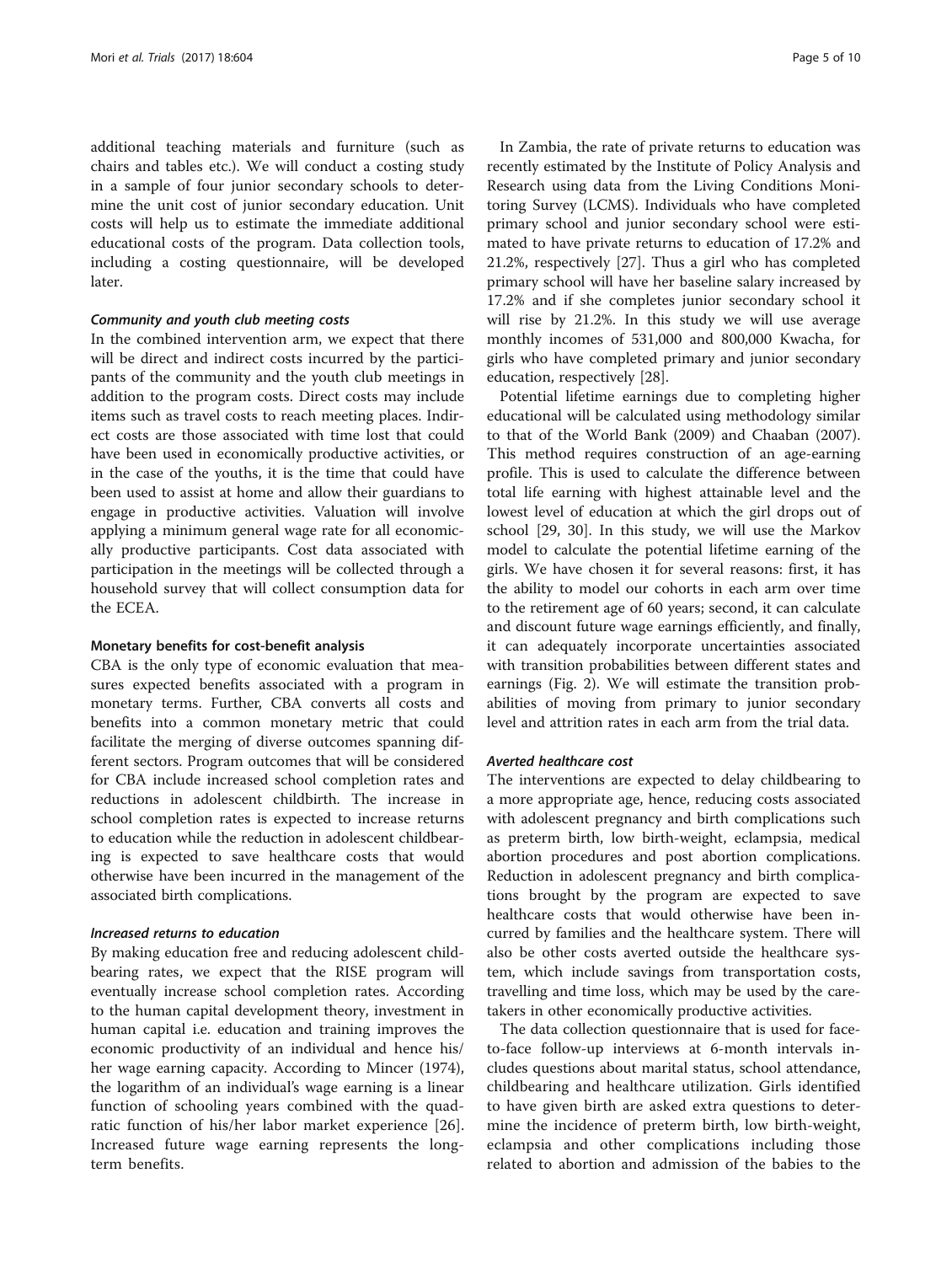<span id="page-5-0"></span>

hospital. Costing tools will be developed to estimate the provider costs of managing birth complications identified through these interviews. The costing substudy will be conducted in four hospitals located in the study districts. We will also conduct interviews with a sample of 100 patients or caretakers at these hospitals to capture the direct costs they incur at the hospital, such as payments for medicines and consultation fees and the costs they incur outside the hospital, such as fares paid for transportation, meals and traveling time for adult caretakers. Ngalesoni et al. [[31\]](#page-9-0) used this approach to estimate economic costs for prevention of cardiovascular diseases in health facilities in Tanzania.

# Outcome measures for extended cost effectiveness analysis

The expected health gains and non-health gains of the program in their natural units of measurement will be evaluated in ECEA. The expected health gains are adolescent childbirths averted, and non-health gains are private/out-of-pocket (OOP) expenditures averted and financial risk protection. ECEA will also examine the disparities in health gains, OOP expenditures and financial risk protection across different socio-economic groups, and aims to assess the distributional impact of the interventions. We will use the household consumption data to rank the study populations into wealth quintiles, from the poorest to the richest.

# Reduction in adolescent birth rates

This is the primary health outcome of the intervention, and will be expressed as the incidence of birth before a girl's  $18<sup>th</sup>$  birthday. In comparison between the combined intervention arm and the control arm, we expect an assumed difference of -40%, and for the comparison of the economic and the control arm we expect a difference of -25%. In the comparison of the two intervention groups we expect a relative difference of 20%.

# Private expenditures averted

As we explained earlier, the program is expected to reduce both OOP expenditures and health system costs that are associated with adolescent pregnancy and childbearing complications such as pre-term birth, low birth-weight, eclampsia, medical abortion procedures and post-abortion complications. OOP payments averted represent one of the most important non-health benefits of the program that could otherwise force households into impoverishment by reducing spending on their basic needs such as food.

# Financial risk protection provided

The expected financial risk protection of the program is relative to income, in contrast to the absolute metric used in private expenditures averted. The underlying assumption is that \$1 averted has more financial risk protection for a poor family than a rich one. We will adhere to the World Bank definition of catastrophic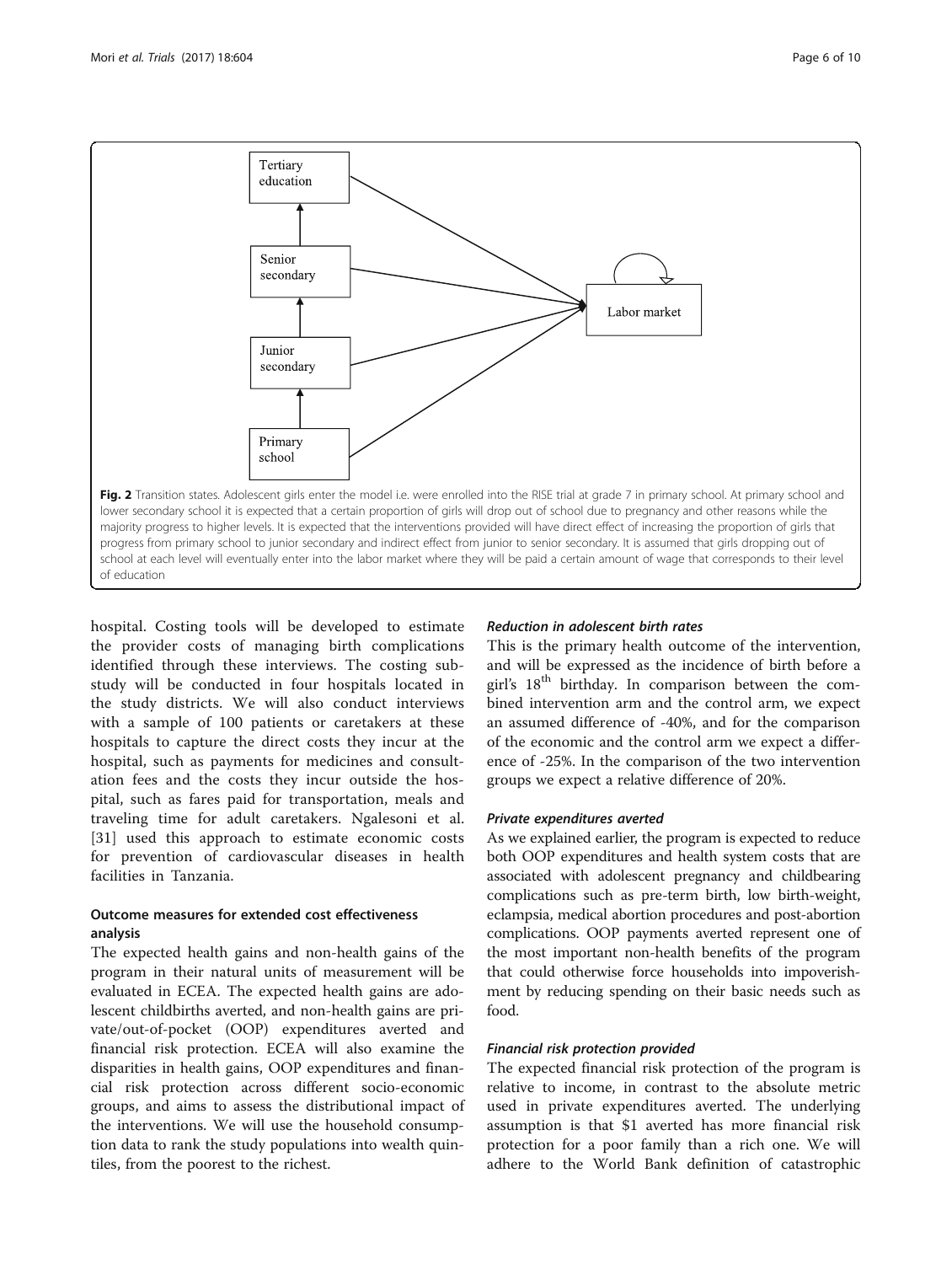health expenditure, that is OOP payments for health care that exceed 10% of total household income [\[32\]](#page-9-0) or that exceed 40% of a household's expenditures net of food spending (household's capacity to pay) [[33\]](#page-9-0). We plan to conduct a household survey to collect household consumption expenditure data on food and non-food items including healthcare, which will help us count households with OOP payments for health that exceed the 40% threshold.

#### Measuring living standards

Consumption rather than income is a preferred method for measuring standards of living in developing countries because a majority of people are employed in the informal sector, prominent production of goods at home and multiple and often constantly changing sources of income [\[34](#page-9-0)]. In addition, the RISE program will provide economic support to families receiving the intervention packages, and this will influence their consumption pattern. Therefore, we will conduct a household survey in order to collect consumption data that can be used to construct living standard quintiles. The data can also be used to assess levels of OOP health expenditure relative to total expenditure. Thus, the survey questionnaire will capture the consumption of food items, non-food items and consumer durables.

The category "food items" will cover both homemade food items and those purchased from the market. Nonfood items will be categorized into two groups based on the frequency of purchase. Frequently purchased items will include transport, cleaning supplies, air-time vouchers, cigarettes, tobacco etc. Non-frequent nonfood items will include utilities (electricity, kerosene, water, sanitation), clothes, cell-phones, health i.e. expenses on consultations and diagnostics, medicines and bed days, education (school fees, uniforms, exercise books etc.), contributions etc. Expenditures on consumer durables such as housing will be estimated using rental charges or annualized replacement costs if the dwelling is owned by the household. For frequently used items we will use a recall period of 2 weeks [\[34](#page-9-0)].

#### Sample size estimation

Sample size calculation for the trial has been explained in detail elsewhere [\[23\]](#page-9-0), and was based on three primary outcomes namely: incidence of births before a girl's 18<sup>th</sup> birthday, incidence of births within 8 months after the end of the intervention period, and the proportion of girls who sit for grade 9 examinations. Reduction in incidence of births and increased proportion of girls completing grade 9 are associated with healthcare cost-saving and increased returns to education, which are short and long-term benefits. The trial has a sample of 157 clusters (~4900 girls). This involves 63 in each intervention arm (1950 girls) and

31 in the control (1000 girls). It gives power of >95% to detect a difference of -40% in the "incidence of births before a girl's 18<sup>th</sup> birthday" in the combined vs control arm, power of 80% to detect a difference of -25% in the economic vs control arm and power of 70% to detect a difference of -20% in the interventions arms. For the outcome "proportion of girls who sit for grade 9 examinations", this sample produced power of >95% to detect an assumed difference of +27% in the combined vs control arm, +15% for economic vs control and +10% between the intervention arms.

# Sample size for economic evaluation

Several approaches to estimate sample sizes and power for trial-based cost-effectiveness analysis have been proposed in the literature [[35](#page-9-0)–[37\]](#page-9-0). However, they have not been applied routinely in practice, and certainly not in a cRCT. The main reason for this that is most often cited is that the sample sizes required to perform trial-based economic evaluation are usually larger than those based on clinical outcomes, something that raises both ethical and financial concerns [\[38](#page-9-0)]. However, the planned CBA study will facilitate the merging of diverse program benefits that are associated with different outcomes. This includes savings made in healthcare costs that are associated with reduction in incidence of births before a girl's 18th birthday and increases in returns to education associated with the increased proportion of girls who complete junior secondary school. Therefore, although the study may be underpowered, it will provide policy makers with evidence relating to the economic consequences of scaling-up each program package. Nonsignificant differences will be explored in the sensitivity analyses.

# Analysis

For CBA, the net social benefit (NSB) of each intervention package will be calculated by subtracting program costs from the monetary benefits. The intervention package with the best economic return will be recommended as the optimal choice for scale-up [[39\]](#page-9-0). We will also calculate the benefit-cost ratio for each intervention package by dividing the incremental monetary benefits to the incremental costs relative to the control arm. All costs and benefits will be converted to present values using the commonly applied annual discount rate of 3%. Modeling of returns to investment in education will be performed in TreeAge Pro software (TreeAge Software, Inc. Williamstown, PA, USA). The net benefit will be calculated using Multilevel Models to account for clustering in the trial data [\[40](#page-9-0), [41\]](#page-9-0). Net benefit will be used as an outcome variable and the intervention arm as a predictor variable. The school identification variable will be used to adjust for clustering.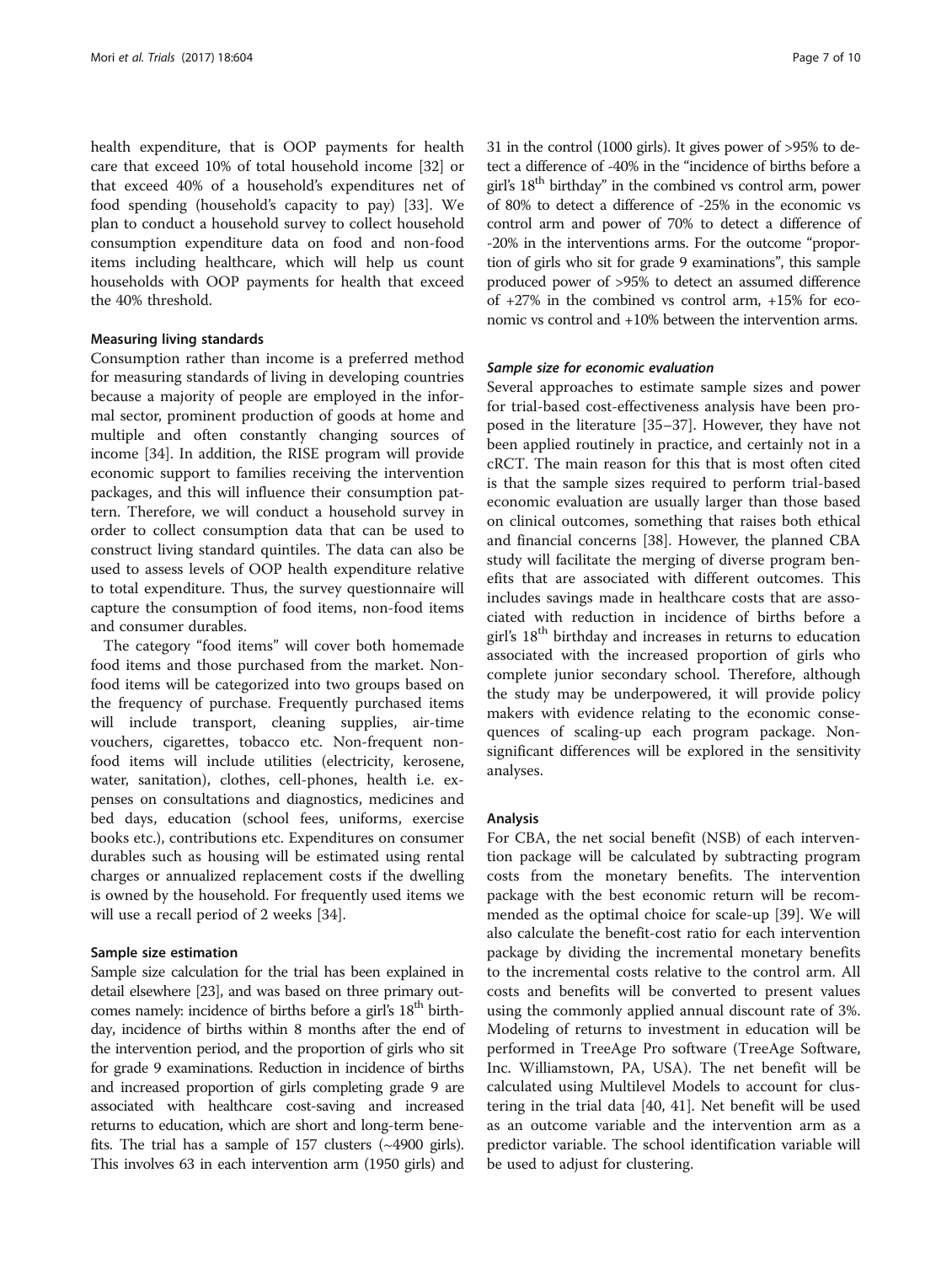For ECEA, we will use the method proposed by Xu [[42\]](#page-9-0), which assumes that the subsistence needs represent food spending adjusted for household size, and this is considered to be the median total household spending. Any household whose out-of-pocket health payments exceeds 40% of its capacity to pay, i.e. the total household spending less subsistence spending will be categorized as having incurred catastrophic health expenditures. ECEA calculations will be performed with the R program. We will plot concentration curves, i.e. a plot of cumulative proportions of population ranked from the poorest to the richest against cumulative proportion of adolescent births. We will also calculate concentration indices to measure levels of inequality between the trial arms.

#### Sensitivity analyses

Sensitivity analyses will be performed by varying key parameters within plausible ranges to test the robustness of the results. Net benefit and cost-benefit ratio will be re-evaluated by varying program implementation costs, healthcare costs, loss in productivity, discount rates, wages and the overall change in the effectiveness of the interventions. The same will be done for the extended cost-effectiveness analysis.

#### Perspective

Economic evaluations will be conducted from both the program and societal perspectives. For the program perspective we will only consider costs related to the implementation of the interventions, which could be borne by the government or any other interested organizations. For the societal perspective we will consider all costs, which include program costs, healthcare costs and household costs.

# **Discussion**

This paper describes a protocol for carrying out economic evaluations alongside a cRCT of a comprehensive pregnancy prevention program. The study aims to evaluate cost-benefits and extended cost-effectiveness of cash support with or without community dialogue against a null intervention. Trial-based economic evaluations are becoming increasingly popular, since decision-makers are interested to know whether the additional benefits produced by the new and more effective interventions reflect an optimal use of scarce resources, which the society could be willing to pay for.

The planned program to combat adolescent pregnancy is very comprehensive and expensive but has the potential for substantial short-term and long-term benefits in terms of improving the health, educational and economic outcomes of young girls. Another important potential benefit is the prevention of catastrophic health

expenditures, which is also important to consider when determining whether such a program is worth the investment involved. Therefore, the study will generate valuable information to guide large-scale implementation of programs to tackle the problem of high prevalence of adolescent pregnancies and school drop-out in similar settings.

# Limitations

The first limitation is that the trial is investigating a very sensitive topic in a low-income setting where adolescent pregnancy and childbearing is a major problem. The sensitivity of the topic has limited the scope of questions we could ask the study participants to avoid drop-outs from the main trial. We will therefore not be able to collect cost data about pregnancy care, delivery and management of birth complications directly from the trial participants. Instead we opted to collect only the incidence data for complications that are directly associated with adolescent pregnancy. Cost data will be collected from reference cases for the identified complications, which may or may not be part of the trial.

The second limitation is that evidence has shown that morbidity and mortality due to preterm and low birthweight is a major burden to families and to health, education and social service systems [[43](#page-9-0)–[45](#page-9-0)]. Preterm and low-birth-weight infants are at high risk of rehospitalization from exposure to common childhood pathogens, anemia, relative immunodeficiency and suboptimal nutrition following their discharge from a Neonatal Intensive Care Unit [[46\]](#page-9-0). Unfortunately, the follow-up period for the trial is expected to end in 2020, at which time the majority of the babies born to participants in the RISE trial will be less than one year old. This means we will be able to collect data about incidence and reasons for re-hospitalization in pre-term and low-birth-weight babies over a short period of time only. A longer period of follow up of the infant-mother pairs would be required to capture these data and the associated costs more appropriately.

The third limitation is that the study will rely on selfreported information about the incidence of pregnancy and abortions, which are likely to be under reported in all three trial arms. This may lead to underestimation of the costs averted that would have been required to provide healthcare for complications of pregnancies that do not end in a live birth. The impact of the interventions in reducing costs associated with medical and clandestine abortions and the resulting post-abortion complications in addition depends on whether any of the trial arms are relatively more affected by the bias. The impact of differential underreporting of these outcomes on net benefits will be explored in the sensitivity analysis.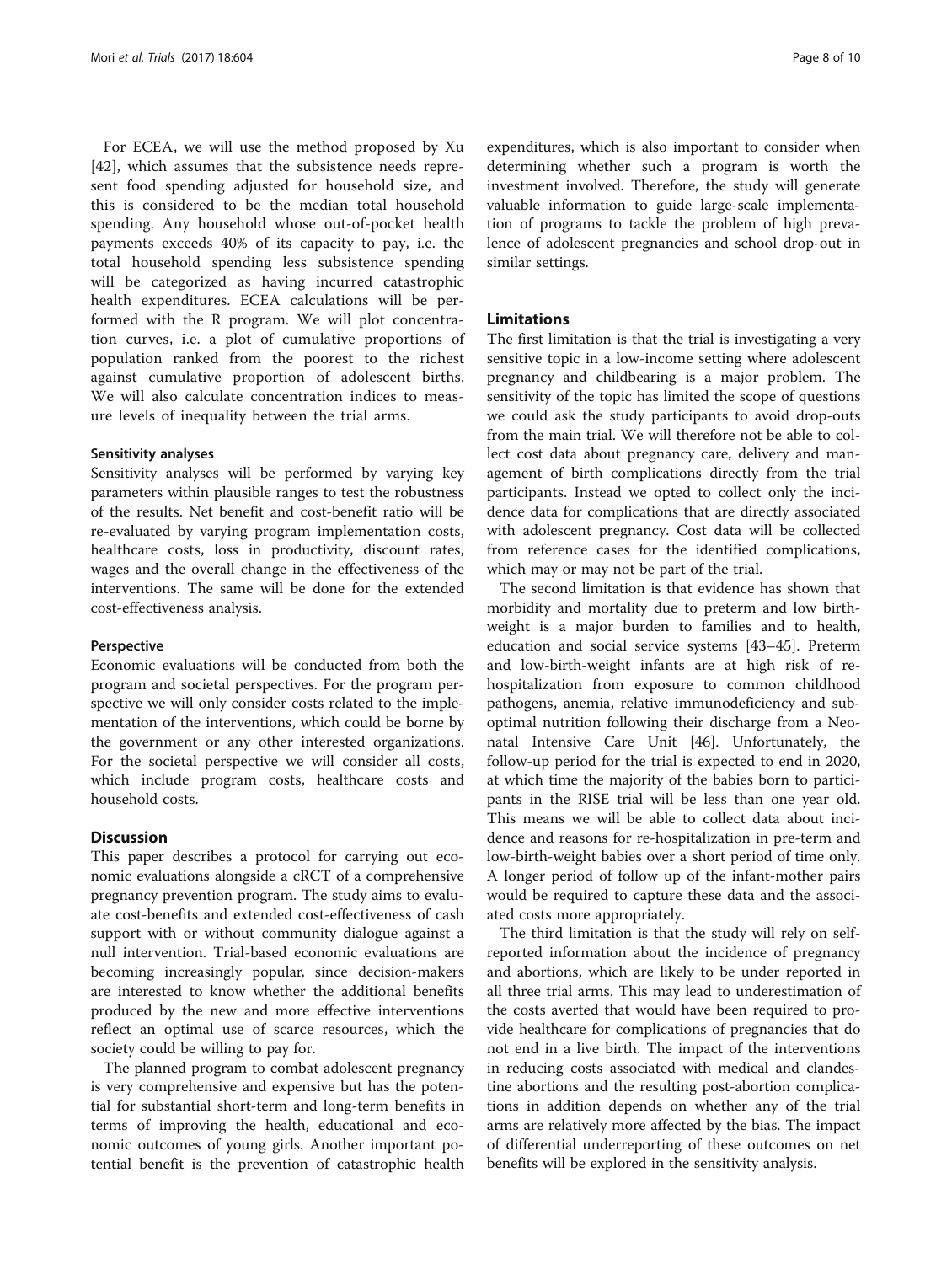The fourth limitation is that the existing ECEA framework relies heavily on the utilization of health facilities. This means that under conditions of low utilization of healthcare services it is difficult to estimate accurately the level of catastrophic health expenditure. In Zambia, about 56% of births in rural areas take place in health facilities. This proportion decreases to about 50% among the poorest families [\[11\]](#page-9-0). Under this low utilization of health care, we expect low financial risk protection because the poorest families cannot afford to pay for health care.

The fifth limitation is that children born to adolescents are also more likely to have poorer life prospects than those born to adult women. Many children of adolescents perform poorly in school, and are therefore less likely to complete basic education [[47\]](#page-9-0), and daughters are more likely to become adolescent mothers as well [[48\]](#page-9-0). Therefore, the interventions are expected to have a positive impact on the offspring's educational attainment and future earnings, which can substantially increase the beneficial effect of the program. However, these will not be included in the analysis because of the short followup period.

Finally, CBA is perhaps the most challenging economic evaluation to conduct due to the fact that it requires assigning monetary values to intangible outcomes; a task that is extremely difficult. For example, adolescent pregnancy is a known risk factor for maternal morbidity and mortality, and also mortality in infants under five years of age has been estimated to be reduced by up to 10% when the mothers have received one year of education [\[49\]](#page-9-0). The inclusion of these impacts in CBA requires us to measure and assign monetary values to pain, suffering, emotional loss and human life in the case of premature mortality i.e. the statistical value of life, which is difficult and also debatable for ethical reasons [\[50](#page-9-0)]. Therefore, all intangible costs and benefits will not be included in the cost-benefit analysis [\[51\]](#page-9-0).

# Trial status

The main protocol for the RISE trial has been published [[23\]](#page-9-0), and this protocol is an extension of the planned economic evaluations. At the time of submission, the trial was ongoing at the stage of delivery of interventions that will end in November 2018. The collection of cost data for economic evaluation component has not yet started.

#### Abbreviations

CBA: Cost benefit analysis; CHA: Community health assistants; CHE: Catastrophic health expenditure; CHW: Community health workers; ECEA: Extended cost-effectiveness analysis; OOP: Out-of-pocket; cRCT: Cluster randomized controlled trial; RISE: Research Initiative to Support Empowerment of Girls; ZCPH: Zambia Census of Population and Housing; ZMW: Zambian Kwacha

#### Acknowledgements

The project is part of the portfolio of the Center for Intervention Science in Maternal and Child Health (CISMAC), a Center for Excellence (CoE) funded by the Research Council of Norway (RCN) and the University of Bergen. We would like to thank the anonymous external reviewer commissioned by CISMAC's Scientific Committee, the RISE scientific team and the Global Health Priorities Research group for their comments and suggestions that has helped to improve the quality of this protocol and Ms. Elinor Bartle, who performed the language editing of the final draft of the manuscript.

#### Funding

The RISE trial is funded by the Research Council of Norway through its Centers of Excellence scheme to the Center for Intervention Science in Maternal and Child Health (CISMAC; project number 223269) and through the GLOBVAC program (project number 248121).

#### Availability of data and materials

Data sharing is not applicable to this article as no datasets were generated or analyzed during the current study.

#### Authors' contributions

ATM, LK, PM, KAJ, BR and IFS have participated in the conceptualization of the study. ATM was responsible for development of the protocol and drafted, revised and finalized the manuscript. ATM, LK, PM, KAJ, BR and IFS participated in the revision of the manuscript. All authors approve the manuscript for publication.

#### Ethics approval and consent to participate

The main trial protocol was approved by the University of Zambia Biomedical Research Ethics Committee (Ref. number. 021-06-15) and the Regional Ethics Committee of Western Norway (Ref. number. 2015/895). The trial was registered with ClinicalTrials.gov registry on 2 March 2016 (identifier NCT02709967) and the ISRCTN registry on 4 March 2016 (registration number ISRCTN12727868).

Permission to conduct the trial in schools in the study districts and to engage teachers and CHAs/CHWs in the community component was obtained from the Ministry of General Education and Ministry of Health and district education offices in Zambia. All girls and their parents/guardians gave consent/ assent to participate in the trial.

For the planned costing sub-studies and the household survey, we will apply for ethical approval from the University of Zambia Biomedical Research Ethics Committee and the Regional Ethics Committee of Western Norway. We will also apply for permission from the relevant authorities in Zambia to conduct studies in the hospitals. All patients and care providers will be interviewed after giving written or verbal informed consent.

#### Consent for publication

Not applicable.

#### Competing interests

The authors declare that they have no competing interests.

# Publisher's Note

Springer Nature remains neutral with regard to jurisdictional claims in published maps and institutional affiliations.

#### Author details

<sup>1</sup> Centre for Intervention Science in Maternal and Child Health, University of Bergen, P.O. Box 7804, 5020 Bergen, Norway. <sup>2</sup>Centre for International Health Department of Global Public Health and Primary Care, University of Bergen, P.O. Box 7804, 5020 Bergen, Norway. <sup>3</sup>Muhimbili University of Health and Allied Sciences, P.O. Box 65001, 11103 Dar es Salaam, Tanzania. <sup>4</sup>Department of Public Health, School of Medicine, University of Zambia, Lusaka, Zambia. 5 Department of Global Public Health and Primary Care, University of Bergen, P.O. Box 7804, 5020 Bergen, Norway.